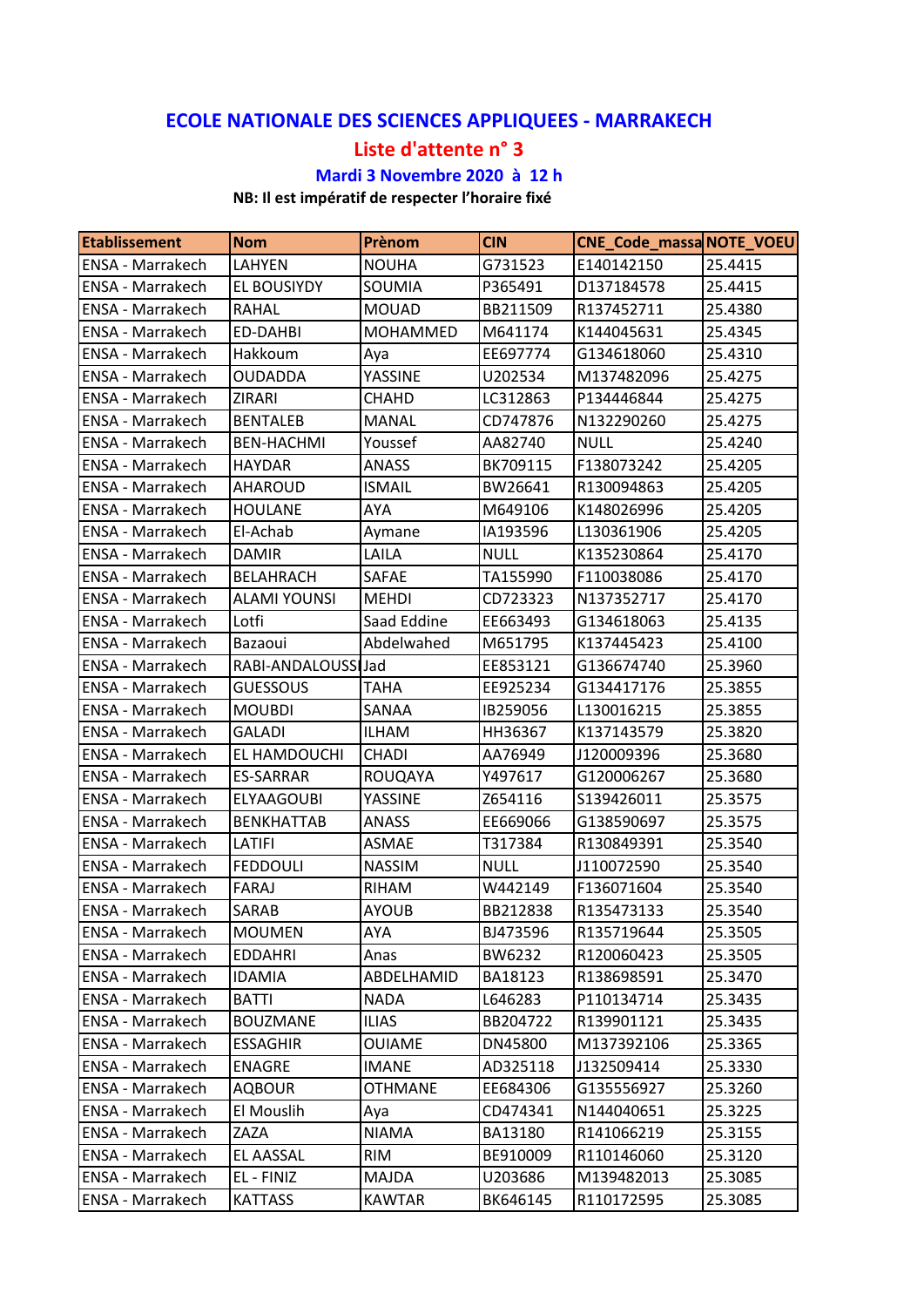| <b>ENSA - Marrakech</b> | <b>SGUIAR LHAMDANAYOUB</b> |                  | L662254     | P110134644 | 25.3050 |
|-------------------------|----------------------------|------------------|-------------|------------|---------|
| ENSA - Marrakech        | <b>AGOUDAR</b>             | Ismail           | EC45921     | G139697591 | 25.3015 |
| ENSA - Marrakech        | <b>NAJIB</b>               | AMINE            | N464899     | G139286260 | 25.2945 |
| ENSA - Marrakech        | <b>ZINE</b>                | <b>HIBALLAH</b>  | EE692450    | G134355207 | 25.2910 |
| ENSA - Marrakech        | <b>EL MATTAD</b>           | <b>RIM</b>       | GA239864    | E132114106 | 25.2840 |
| ENSA - Marrakech        | ABOU EL FARAJ              | OUSAMA           | BB183871    | R110090554 | 25.2805 |
| ENSA - Marrakech        | <b>MAZOUZ</b>              | RIHAB            | <b>NULL</b> | E139200398 | 25.2735 |
| ENSA - Marrakech        | SABER                      | <b>MAROUA</b>    | TA146219    | F132345997 | 25.2735 |
| ENSA - Marrakech        | Karimi                     | Salah Eddine     | AD626709    | J136084989 | 25.2595 |
| ENSA - Marrakech        | <b>DAHBI</b>               | ANAS             | 1759871     | L132121432 | 25.2595 |
| ENSA - Marrakech        | <b>QUESBY</b>              | <b>YOUNESS</b>   | AD327638    | J136118011 | 25.2560 |
| ENSA - Marrakech        | <b>EL BADRI</b>            | <b>MAHA</b>      | <b>NULL</b> | D137809206 | 25.2560 |
| ENSA - Marrakech        | <b>ROUCHI</b>              | WAIL             | 1760519     | L133316479 | 25.2385 |
| ENSA - Marrakech        | <b>EDDIGUE</b>             | HAFSA            | SH208160    | B130065029 | 25.2385 |
| ENSA - Marrakech        | EL BOJADDAINI              | <b>CHAKIR</b>    | S791554     | H137059218 | 25.2280 |
| ENSA - Marrakech        | <b>ELANYAOUI</b>           | CHAIMAE          | M647020     | K120034496 | 25.2280 |
| ENSA - Marrakech        | EL MEKKAOUI                | TAHA             | AE304630    | F133333961 | 25.2280 |
| <b>ENSA - Marrakech</b> | <b>KIKI</b>                | ABDELHAFID       | JM93916     | D130023999 | 25.2280 |
| ENSA - Marrakech        | AMZIL                      | HANANE           | BL163060    | R133302643 | 25.2245 |
| ENSA - Marrakech        | <b>HAMDOU</b>              | <b>IBRAHIM</b>   | J558199     | D141005389 | 25.2245 |
| ENSA - Marrakech        | EL AMRANI                  | <b>WIAM</b>      | BW11605     | R134462015 | 25.2210 |
| ENSA - Marrakech        | <b>CHIGUER</b>             | <b>MARWA</b>     | BB165900    | R133776753 | 25.2175 |
| ENSA - Marrakech        | <b>CHEIKH</b>              | <b>HIBA</b>      | BK698309    | R110172591 | 25.2140 |
| ENSA - Marrakech        | <b>BETTEW</b>              | WIAME            | M648143     | K134302396 | 25.2140 |
| ENSA - Marrakech        | AL BOUZIDI                 | <b>ELIAS</b>     | AA71952     | J110072596 | 25.2140 |
| ENSA - Marrakech        | <b>EL ANBARI</b>           | Sanaa            | BH639109    | R136754596 | 25.2105 |
| ENSA - Marrakech        | <b>SERRAR</b>              | <b>MARWA</b>     | L619168     | P110134698 | 25.2070 |
| ENSA - Marrakech        | ELKHALFAOUI EL HEL MEHDI   |                  | CD706073    | N140007200 | 25.2070 |
| ENSA - Marrakech        | <b>BELKACEM</b>            | <b>ISMAIL</b>    | <b>NULL</b> | K143027017 | 25.2070 |
| <b>ENSA - Marrakech</b> | <b>MASSOUDI</b>            | <b>IKRAM</b>     | U204538     | M135482021 | 25.2070 |
| ENSA - Marrakech        | <b>JELLAL</b>              | <b>AYOUB</b>     | Q356867     | F130011947 | 25.2035 |
| <b>ENSA - Marrakech</b> | <b>EL-HASSOUNI</b>         | <b>HIBA</b>      | ZT310346    | S134260286 | 25.2000 |
| <b>ENSA - Marrakech</b> | <b>LAKHMAISS</b>           | ASMAE            | Q358605     | F132135723 | 25.1965 |
| ENSA - Marrakech        | ROUMANI                    | AKRAM            | <b>NULL</b> | J110072587 | 25.1965 |
| ENSA - Marrakech        | ZLAIJI                     | YOUSSEF          | Z650350     | S134383784 | 25.1895 |
| ENSA - Marrakech        | allali                     | lahbib           | SH210145    | B136027094 | 25.1895 |
| ENSA - Marrakech        | <b>MOURTADA</b>            | <b>DOUAA</b>     | K569381     | P149050437 | 25.1860 |
| ENSA - Marrakech        | <b>SAADA</b>               | <b>ADIL AZIZ</b> | U201031     | M132482018 | 25.1825 |
| <b>ENSA - Marrakech</b> | <b>KACHOUCHE</b>           | Abderrahim       | T314457     | R137766425 | 25.1790 |
| <b>ENSA - Marrakech</b> | <b>CHAROUIF</b>            | <b>IMANE</b>     | AA69046     | J130021877 | 25.1790 |
| ENSA - Marrakech        | <b>EL GHAFGHOUFI</b>       | CHAYMAE          | Z652563     | S135246546 | 25.1755 |
| ENSA - Marrakech        | <b>BOUDKOUR</b>            | <b>RIHAB</b>     | <b>NULL</b> | J139425959 | 25.1650 |
| ENSA - Marrakech        | SOULMANI                   | AHLAM            | BJ474072    | R132748488 | 25.1650 |
| ENSA - Marrakech        | <b>HASNI</b>               | <b>FATINE</b>    | P359275     | D135596612 | 25.1615 |
| ENSA - Marrakech        | <b>SBANE</b>               | ADAM             | AY10687     | J110011423 | 25.1615 |
| ENSA - Marrakech        | Laadraoui                  | Wiam             | BH638715    | D137216172 | 25.1580 |
| ENSA - Marrakech        | <b>BLILI</b>               | <b>MOHAMED</b>   | EE857753    | G142054068 | 25.1545 |
| ENSA - Marrakech        | EL BEKRAOUI                | <b>AHMED</b>     | CD474902    | N135352725 | 25.1545 |
| ENSA - Marrakech        | Lachhab                    | ferdaous         | CD627324    | N145050522 | 25.1545 |
| ENSA - Marrakech        | <b>SGHIOUER</b>            | <b>DOUAE</b>     | Z655173     | S133332040 | 25.1440 |
| ENSA - Marrakech        | <b>AYOUN</b>               | YASSINE          | <b>NULL</b> | R134787340 | 25.1440 |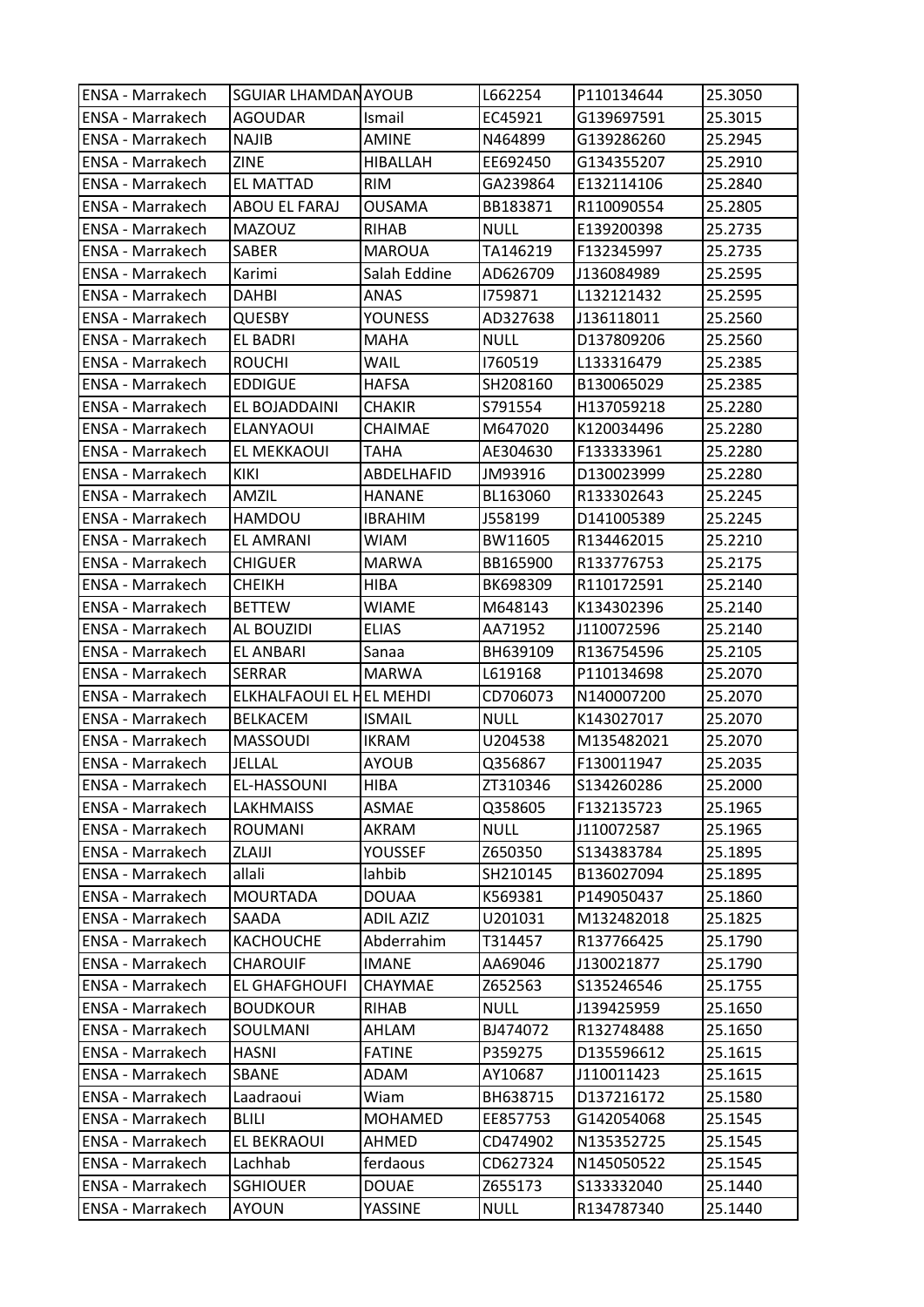| ENSA - Marrakech        | <b>ZINE EL ABIDINE</b> | <b>ALAE</b>        | BJ476232 | R110172556 | 25.1440 |
|-------------------------|------------------------|--------------------|----------|------------|---------|
| ENSA - Marrakech        | <b>OUHADDA</b>         | <b>BADR EDDINE</b> | AD308771 | J136535228 | 25.1405 |
| ENSA - Marrakech        | <b>Nachite</b>         | Saad               | CD689714 | N132365779 | 25.1335 |
| ENSA - Marrakech        | ALAMI                  | ABIR               | BB212057 | R137444582 | 25.1335 |
| ENSA - Marrakech        | <b>ELHOUR</b>          | <b>OTHMANE</b>     | HH35512  | G138342525 | 25.1265 |
| ENSA - Marrakech        | <b>BOUKILI</b>         | ANAS               | CD790935 | N143050726 | 25.1160 |
| ENSA - Marrakech        | AAMILI                 | <b>HOUDA</b>       | M638617  | K130225003 | 25.1125 |
| ENSA - Marrakech        | TALBAOUI               | <b>OTHMANE</b>     | T316001  | R130906622 | 25.1090 |
| ENSA - Marrakech        | <b>EL GHOBAR</b>       | ALAE               | Z646280  | S133267039 | 25.1020 |
| ENSA - Marrakech        | <b>MAJID</b>           | <b>HIBA</b>        | BJ472900 | R137662822 | 25.0985 |
| ENSA - Marrakech        | EL KHAIR               | ASSMA              | EE682782 | G130553846 | 25.0950 |
| <b>ENSA - Marrakech</b> | <b>BAARBI</b>          | <b>DOUAE</b>       | AD333729 | J139535251 | 25.0950 |
| ENSA - Marrakech        | <b>NATIJ</b>           | WIAM               | GI11785  | E110006583 | 25.0950 |
| ENSA - Marrakech        | <b>AZZOUZI</b>         | Hamza              | G556104  | E140142134 | 25.0880 |
| ENSA - Marrakech        | EL ARRAG               | <b>CHAKIR</b>      | T297058  | R120016631 | 25.0880 |
| ENSA - Marrakech        | <b>AIT MOULAY</b>      | SOUAD              | EE671819 | G131550310 | 25.0845 |